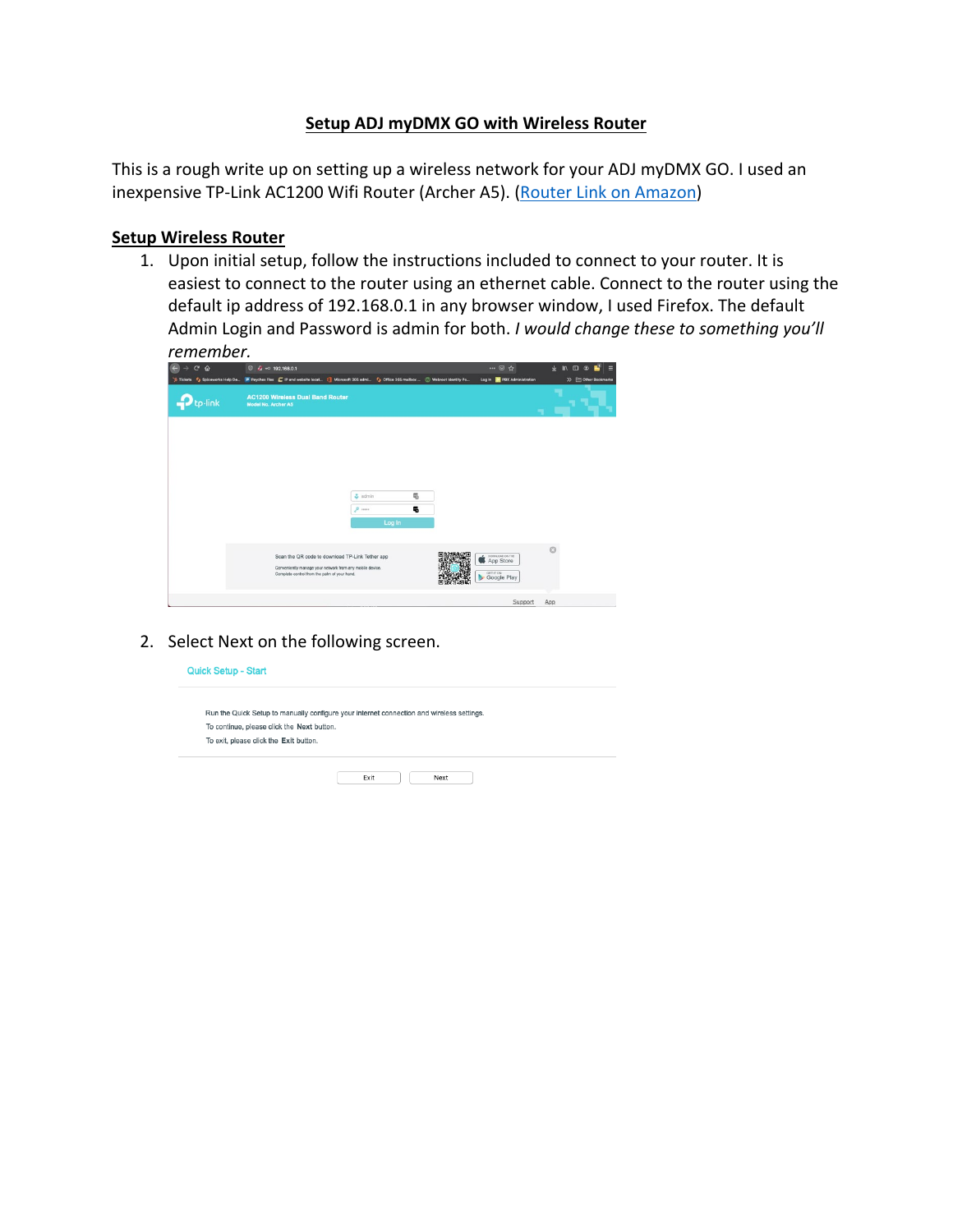3. Select Wireless Router from the Operation Mode Screen.



4. Next, select the Wireless 2.4GHz section on the left. (This is the most important section as the myDMX Go works only off the 2.4GHz band.) Name the network something unique that you will identify. I prefer to include the 2G in the name just for easy identification from my iPad.

| tp-link                    | <b>AC1200 Wireless Dual Band Router</b><br><b>Model No. Archer A5</b> |                                    |                    |
|----------------------------|-----------------------------------------------------------------------|------------------------------------|--------------------|
| <b>Status</b>              |                                                                       |                                    |                    |
| Quick Setup                |                                                                       |                                    |                    |
| Operation Mode             | Wireless Settings(2.4GHz)                                             |                                    |                    |
| Network                    |                                                                       |                                    |                    |
| <b>Dual Band Selection</b> | Wireless:                                                             | C Enable C Disable                 |                    |
| Wireless 2.4GHz            | Wireless Network Name:                                                | AaronsHotSpot-2G                   | (Also called SSID) |
| - Basic Settings           |                                                                       |                                    |                    |
| - WPS                      | Mode:                                                                 | $\vert \cdot \vert$<br>11bgn mixed |                    |
| - Wireless Security        | Channel:                                                              | Auto<br>$\star$                    |                    |
| - Wireless Schedule        | Channel Width:                                                        | $\cdot$<br>Auto                    |                    |
| - Wireless MAC Filtering   |                                                                       | <b>Z</b> Enable SSID Broadcast     |                    |
| - Wireless Advanced        |                                                                       | Enable WDS                         |                    |
| - Wireless Statistics      |                                                                       |                                    |                    |
| Wireless 5GHz              |                                                                       |                                    |                    |
| <b>Guest Network</b>       |                                                                       | Save                               |                    |
| DHCP                       |                                                                       |                                    |                    |
| Forwarding                 |                                                                       |                                    |                    |
| Security                   |                                                                       |                                    |                    |
| <b>Parental Controls</b>   |                                                                       |                                    |                    |
| <b>Access Control</b>      |                                                                       |                                    |                    |
| <b>Advanced Routing</b>    |                                                                       |                                    |                    |

5. Next, select the Wireless Security section of the 2.4GHz menu and select a secure password you'll remember.

| <b>Status</b>              |                                        |                                                                                                                  |
|----------------------------|----------------------------------------|------------------------------------------------------------------------------------------------------------------|
| Quick Setup                |                                        |                                                                                                                  |
| Operation Mode             | <b>Wireless Security Settings</b>      |                                                                                                                  |
| Network                    |                                        |                                                                                                                  |
| <b>Dual Band Selection</b> |                                        | Note: WEP security, WPA/WPA2 - Enterprise authentication and TKIP encryption are not supported with WPS enabled. |
| Wireless 2.4GHz            |                                        | For network security, it is strongly recommended to enable wireless security and select WPA2-PSK AES encryption, |
| - Basic Settings<br>- WPS  | <b>Disable Wireless Security</b>       |                                                                                                                  |
| - Wireless Security        | WPA/WPA2 - Personal (Recommended)<br>Q |                                                                                                                  |
| - Wireless Schedule        | Version:                               | WPA2-PSK<br>٠                                                                                                    |
| - Wireless MAC Filtering   | Encryption:                            | AES<br>$\overline{\phantom{a}}$                                                                                  |
| - Wireless Advanced        | Wireless Password:                     | NotYourNetwork                                                                                                   |
| - Wireless Statistics      | Group Key Update Period:               | $\circ$                                                                                                          |
| Wireless 5GHz              |                                        |                                                                                                                  |
| <b>Guest Network</b>       | <b>WPA/WPA2 - Enterprise</b>           |                                                                                                                  |
| DHCP                       | Version:                               | Auto<br>×.                                                                                                       |
| Forwarding                 | Encryption:                            | Auto<br>$\bullet$                                                                                                |
| Security                   | RADIUS Server IP:                      |                                                                                                                  |
| <b>Parental Controls</b>   | RADIUS Server Port:                    | 1812<br>(1-65535, 0 stands for default port 1812)                                                                |
| <b>Access Control</b>      | RADIUS Server Password:                |                                                                                                                  |
| <b>Advanced Routing</b>    | Group Key Update Period:               | $\Omega$                                                                                                         |

6. Repeat the same steps for the Wireless 5GHz Network section.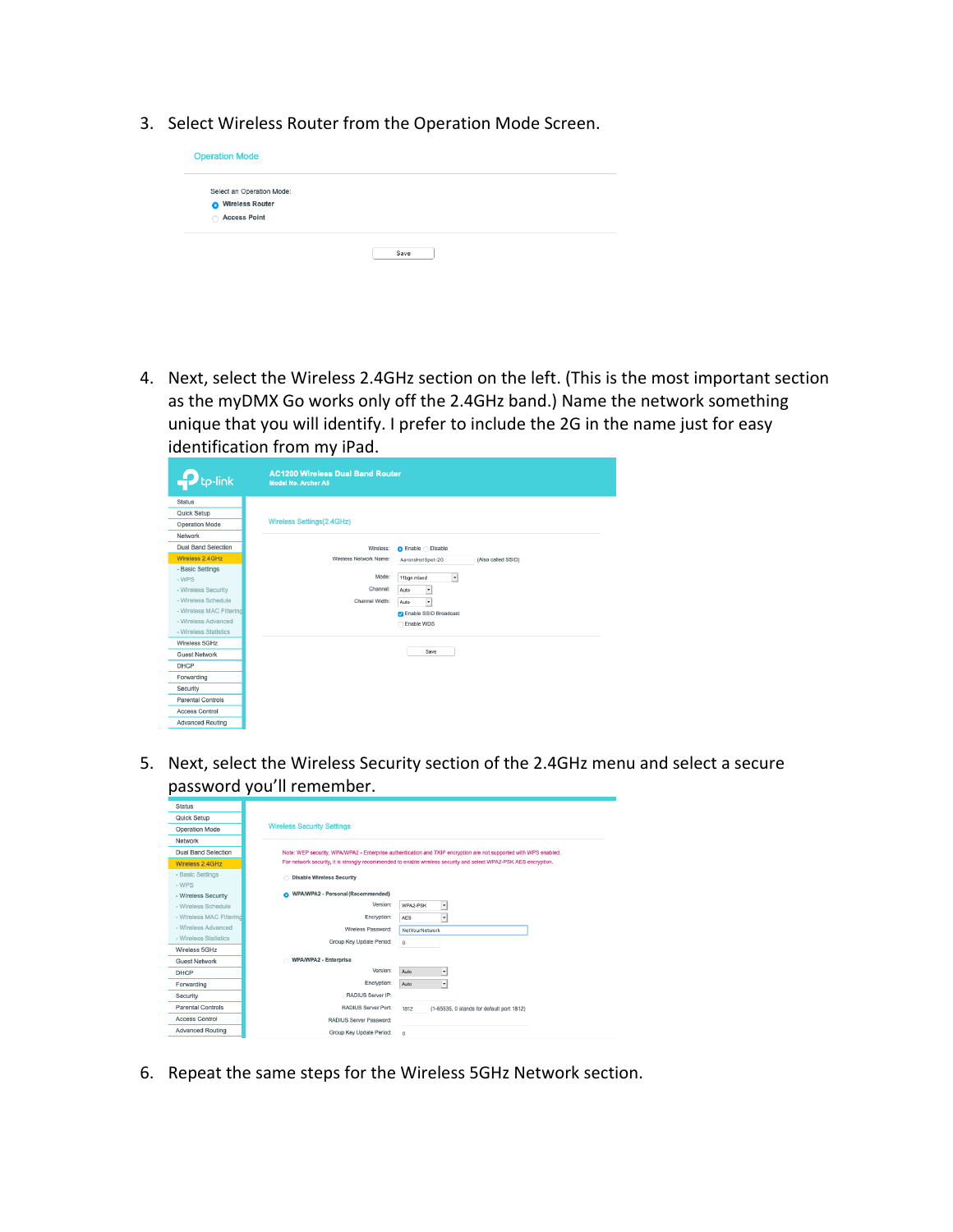After you have completed the setup of the wireless networks, we can move on to connect the ADJ myDMX Go.

## **Connect ADJ myDMX GO to Wireless Network**

- 1. You should have the Hardware manager installed to your computer. Please find the correct Hardware Manager at the ADJ website. Find the Downloads section at the bottom of this link for the latest version. [https://www.adj.com/myDMX-go](https://www.adj.com/mydmx-go)
- 2. Once you have installed the latest version of the hardware manager, connect the ADJ myDMX GO to your computer using the USB cable. Yes, the same cable you power it with.
- 3. Once the unit is connected and the Hardware manager is running, the unit will appear on the left of the window of the Hardware Manager. Select the unit, then scroll down to the Wifi section. Set the Wifi Mode to wireless. Select your wireless network from the router and enter your password.

|                           | roater and enter your password. | Hardware Manager: Dec 12020 1.12.1-26336 GIT:dba987f XHL:1.12.5-26336-GIT:6252705-(Dec 12020) |                |                                   |                   |
|---------------------------|---------------------------------|-----------------------------------------------------------------------------------------------|----------------|-----------------------------------|-------------------|
|                           |                                 | Restore To Default                                                                            |                |                                   |                   |
|                           | <b>IOport</b>                   | Wifi Mode:                                                                                    |                | Dual                              | $\circ$           |
| ÷<br>SIUDI10A<br>myDMX GO |                                 | Wifi Protection Setup:                                                                        | <b>Station</b> | <b>Access Point</b><br><b>WPS</b> |                   |
| <b>Clock</b>              |                                 | <b>Manual Connection:</b>                                                                     |                | <b>Refresh Network List</b>       |                   |
| 晶<br>SIUDI10A<br>myDMX GO |                                 | AaronsHotSpot-2G<br>connected secured<br>$-25.0$ dbi                                          |                | Forget                            | <b>Disconnect</b> |
|                           | Settings                        | <b>Maize Rage</b><br>secured<br>$-29.0$ dbi                                                   |                |                                   | Connect           |
|                           |                                 | <b>Maize Rage</b><br>secured<br>$-38.0$ dbi                                                   |                |                                   | Connect           |
|                           | Ethernet                        |                                                                                               |                |                                   |                   |
|                           | Wifi                            |                                                                                               |                |                                   |                   |
|                           |                                 |                                                                                               |                |                                   |                   |
|                           |                                 |                                                                                               |                |                                   |                   |

4. Once it is connected to the Router, close the hardware manager. (The tablet will not connect to the ADJ myDMX GO while the hardware manager is running.)

The ADJ myDMX Go Wifi Setup is completed and the Hardware Manager is closed, we can now connect the tablet to the same 2G network then open the GO app. After connected, once the myDMX GO appears in the interfaces section, you are ready to go.